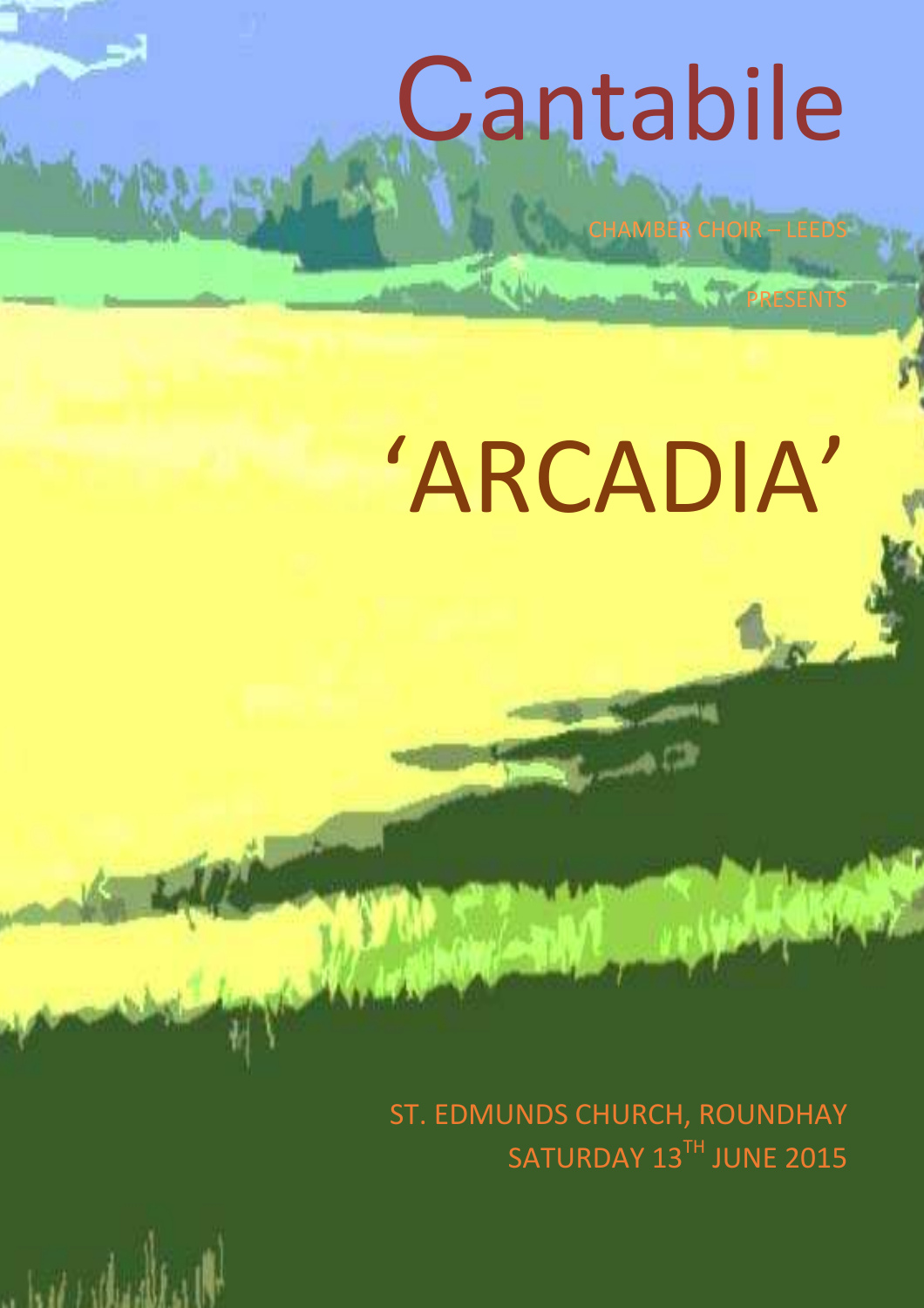## A CONCERT OF MUSIC INSPIRED BY NATURE AND THE RURAL IDYLL: Including works by John Bennet, Vaughan Williams, Gustav Holst and John Tavener and featuring choruses from Henry Purcell's opera 'DIDO and AENEAS'

The term Arcadia has been passed down to us from antiquity and derives from a Greek province of the same name. Arcadia's natural beauty, bounty and pastoral charms, away from the clamour and stress of city life caused its name to become a poetic byword for an idyllic vision of unspoiled countryside and the simplicity of a rural life where man and nature exist in harmony.

Arcadia has been a popular artistic subject since antiquity, both in visual arts and literature and its influence re-emerged strongly in all art-forms at the beginning of the Renaissance. In literature, Arcadia became an icon of the Renaissance and although this paradise was usually depicted as being populated by shepherds, nymphs and fauns, by the end of the  $16<sup>th</sup>$  century it was also a place suitable for Royal visitors as can be heard in Bennet's 'All Creatures Now…' . Here, the author sets a scene of Arcadian bliss into which the first Queen Elizabeth comes naturally and lightly tripping, to the acclaim of the goddess Diana's pastoral attendants.

The Spanish playwright and poet Lope de Vega wrote in 1598:

'...Does not the pleasantness of this place carry in itself sufficient reward for any time lost in it, or for any such danger that might ensue? Do you not see how everything conspires together to make this place a heavenly dwelling? …. because no beauty here should ever fade? …. Is not every echo here a perfect music? ….'

#### *Arcadia: Prose and Verse*

Much of the music that you will hear this evening is a celebration of love. Love for a Queen; love of the natural landscape and the creatures inhabiting it; love of a suitor. However, in our Arcadian setting, far away from the constraints of 'civilized' urban society, love is sometimes expressed with unabashed lustiness. Listen carefully to the words of 'Fair Phyllis' and 'Now is the Month of Maying', where there is candour and joyous abandon in the representation of physical pleasure.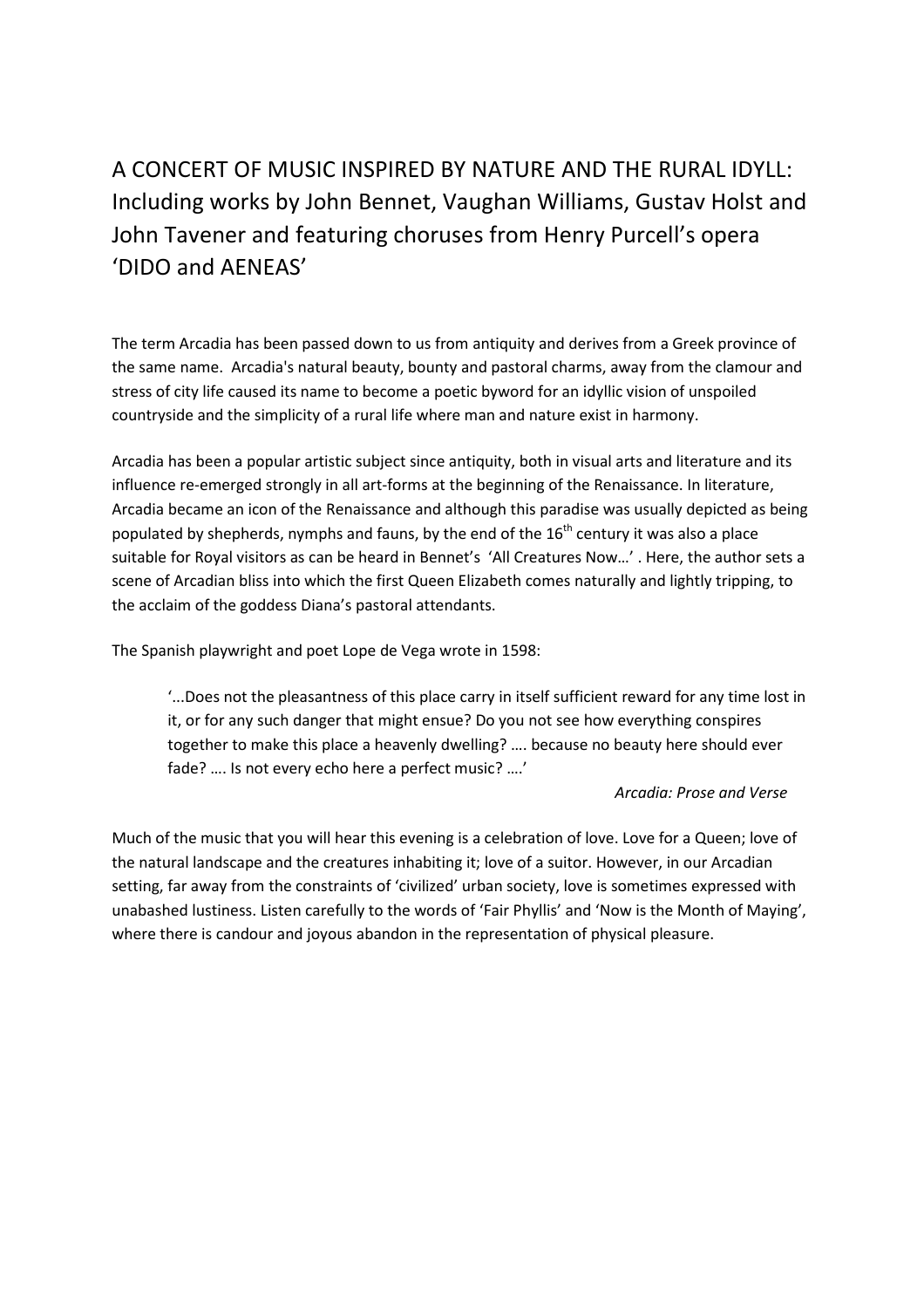

In 1637-38 Nicholas Poussin painted the second, more famous, of his pictures entitled '*Et in Arcadia ego'.* Though not without ambiguity, the title is translated thus:

**'Even in Arcadia, there am I'** (where 'I' refers to Death).

In what is considered to be an idyllic and enduring place of refuge, death is present. This idea is expressed most eloquently in tonight's concert in Tavener's setting of William Blake's poem 'The Tyger', where the cruelty and amorality of nature is depicted to devastating effect. This work is coupled with Tavener's earlier Blake setting, 'The Lamb'. This is the final thread in our Arcadian tapestry – Arcadia as the setting for contemplation of the spiritual and the divine.

We present four hundred years of music inspired by an ancient landscape and an imagined idyllic way of life. The theme remains constant, though the interpretation has changed across the centuries. From the Renaissance world's passion for the ideas and ideals of Antiquity to our modern desire for idyllic escape and fantasy the theme has retained its relevance. Through the movement of populations from the countryside to the burgeoning cities, and the steady industrialization of society in the 18<sup>th</sup> and 19<sup>th</sup> centuries; the horror and destruction of two world wars and grief over the loss of a simpler, sweeter bygone age; to contemporary concerns over global warming and environmental disaster; the fears, anxieties and challenges of every age have, to some extent, lead thinkers, writers and composers to return to the Arcadian ideal as a means of expressing man's deepest emotions.

Musical Director **Ian Akroyd**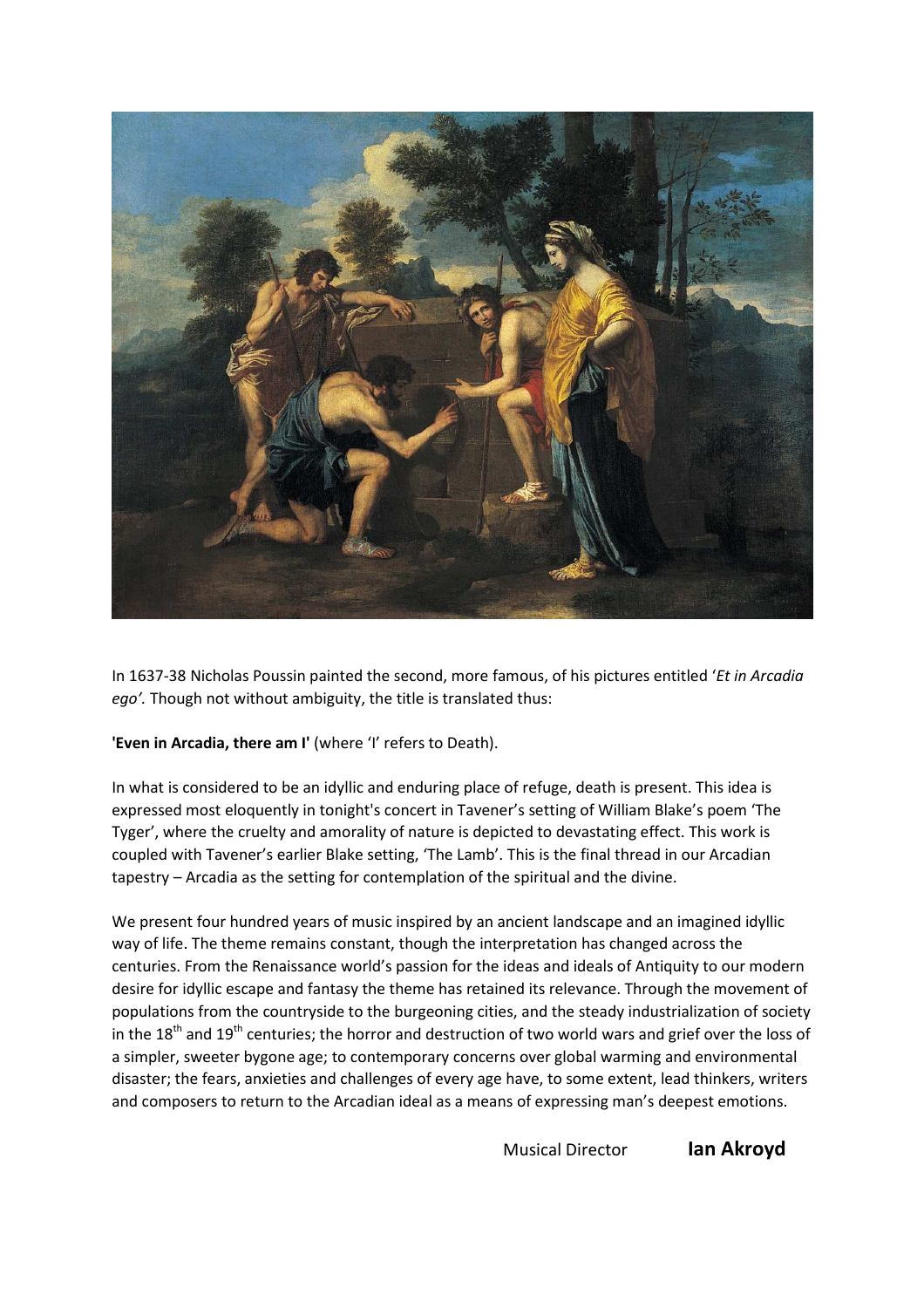#### **PART 1:**

#### **There was a Tree**

| Trad. Hampshire folk song arranged for voices by | <b>Gustav Holst</b>    | $(1874 - 1934)$ |
|--------------------------------------------------|------------------------|-----------------|
| <b>Come Gentle Zephyr</b>                        | <b>William Horsley</b> | $(1774 - 1858)$ |
| 'Dido and Aeneas'                                | Henry Purcell          | $(1659 - 1695)$ |

#### **An opera in three acts and a prologue**

The actual date of composition and year of first performance of this wonderful work are unknown. However, it is certain that the work was performed in the summer of 1688 at Josias Priest's girl's school in Chelsea where it is likely that all parts were taken by girls and young women from the school. Following this first performance the work fell into decline and was not staged again during Purcell's lifetime. Not until 1895, when students of the Royal College of Music revived the opera to mark the bicentenary of Purcell's death, was the full work heard again. During the  $20<sup>th</sup>$  century renewed interest in Baroque music lead to the preparation of many editions of this and other works by Purcell. The work is now acclaimed as the first true English Opera, and a dazzling and charming representation of Purcell's musical and dramatic skills.

For his libretto Purcell turned to Nahum Tate, who re-worked the story of the Trojan hero Aeneas and his ill-fated love affair with Dido, Queen of Carthage, as described in Virgil's Aeneid.

Tate adapted some details of the story, possibly to reflect contemporary fear and mistrust of Catholicism and also to stand as a warning of the dangers of England being ruled by a Catholic monarch.

This may or may not be true. However, what is apparent is that Purcell took Tate's pithy text and created vivid and moving musical evocations of the main characters and their plight, interspersed with richly varied choruses in which courtiers, evil spirits and even sailors take part in and comment on the story as it unfolds. It is these choruses that we present this evening.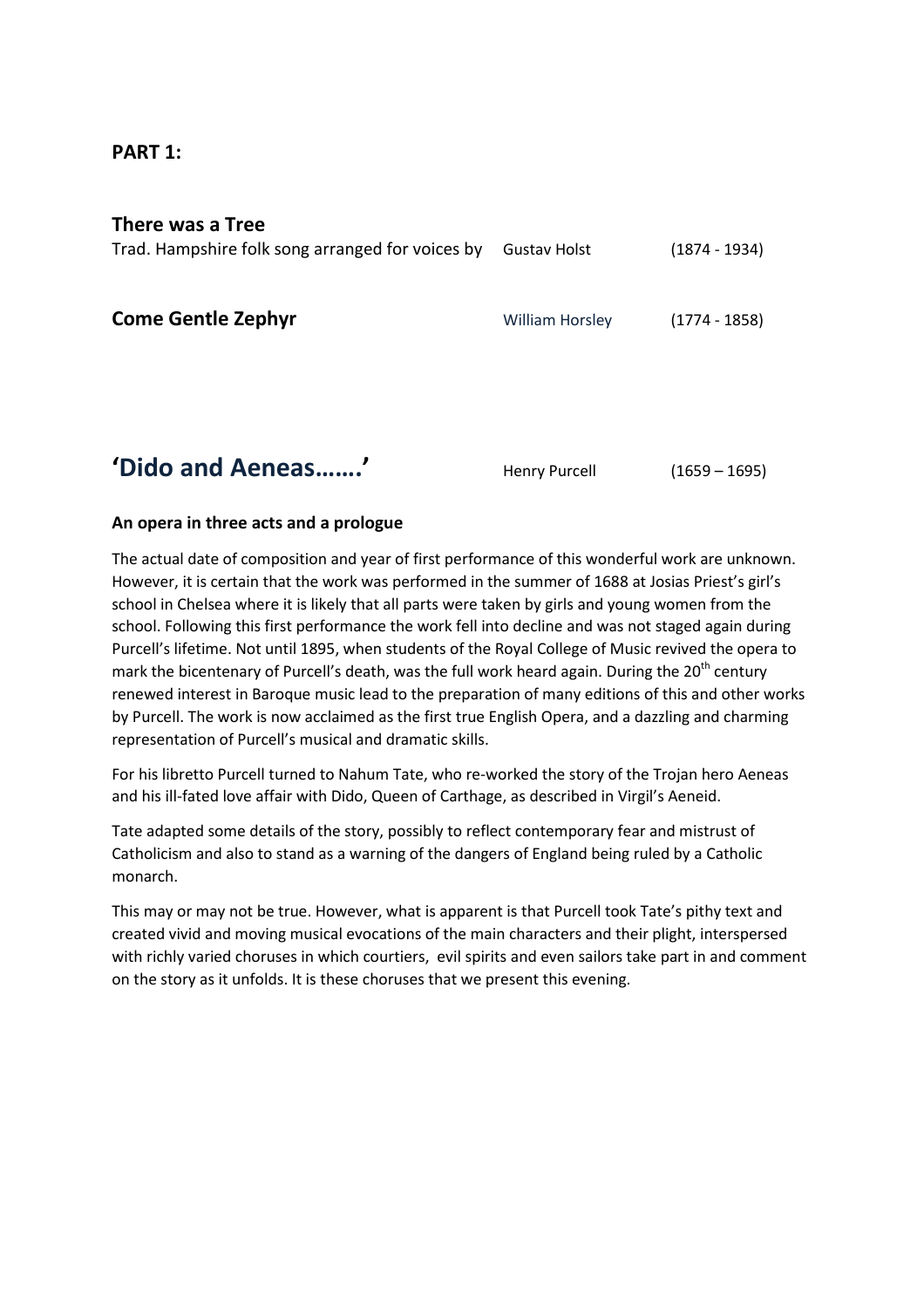#### **To set the Scene:**

Carthage, a great city and centre of the Carthaginian Empire is situated on the Mediterranean coast of Africa, in what is now Tunisia. The young Queen Dido, also known as Elissa, is recently widowed and rules her empire alone.

Aeneas has escaped from the sacking of Troy with a small group of fellow Trojans. For six years they wander the world, sailing from port to port until at last their fleet is driven by a storm to the North African coast and Carthage. Aeneas' fate has been determined from birth – as the son of Aphrodite he is favoured by the Gods and they have plans to use him for great ends.

Once in Carthage, Aeneas falls in love with the Queen and she with him. At first Dido is reluctant to acknowledge her feelings towards the young hero, but she is persuaded by her loyal courtiers to return his affections and give in to his advances. In doing so she can find true happiness and also strengthen her Empire.

The Courtiers plan to decant to the countryside where the union of the two lovers can be celebrated – and perhaps consummated. Once away from the city the court is free to express its joy at the Queen's liaison and she is free to express, and act on, her love for Aeneas. It is at this point that we join the story…..

#### **'To the Hills and the Vales'**

However, not everything is as it seems. There are evil spirits abroad intent on bringing about Dido's downfall and the ruin of Carthage.

The spirits gather to revel in their mischief, and finally repair to a cave to prepare the charms that will bring about their magical deception..........

#### **'Harm's Our Delight'**

#### **'In Our Deep Vaulted Cell'**

Unaware of impending doom, the court prepares to go hunting. Aeneas prowess as a warrior, and possibly as a lover, is confirmed when he returns to Dido's encampment displaying the head of a huge boar upon his spear………

#### **'Thanks To These Lonesome Vales'**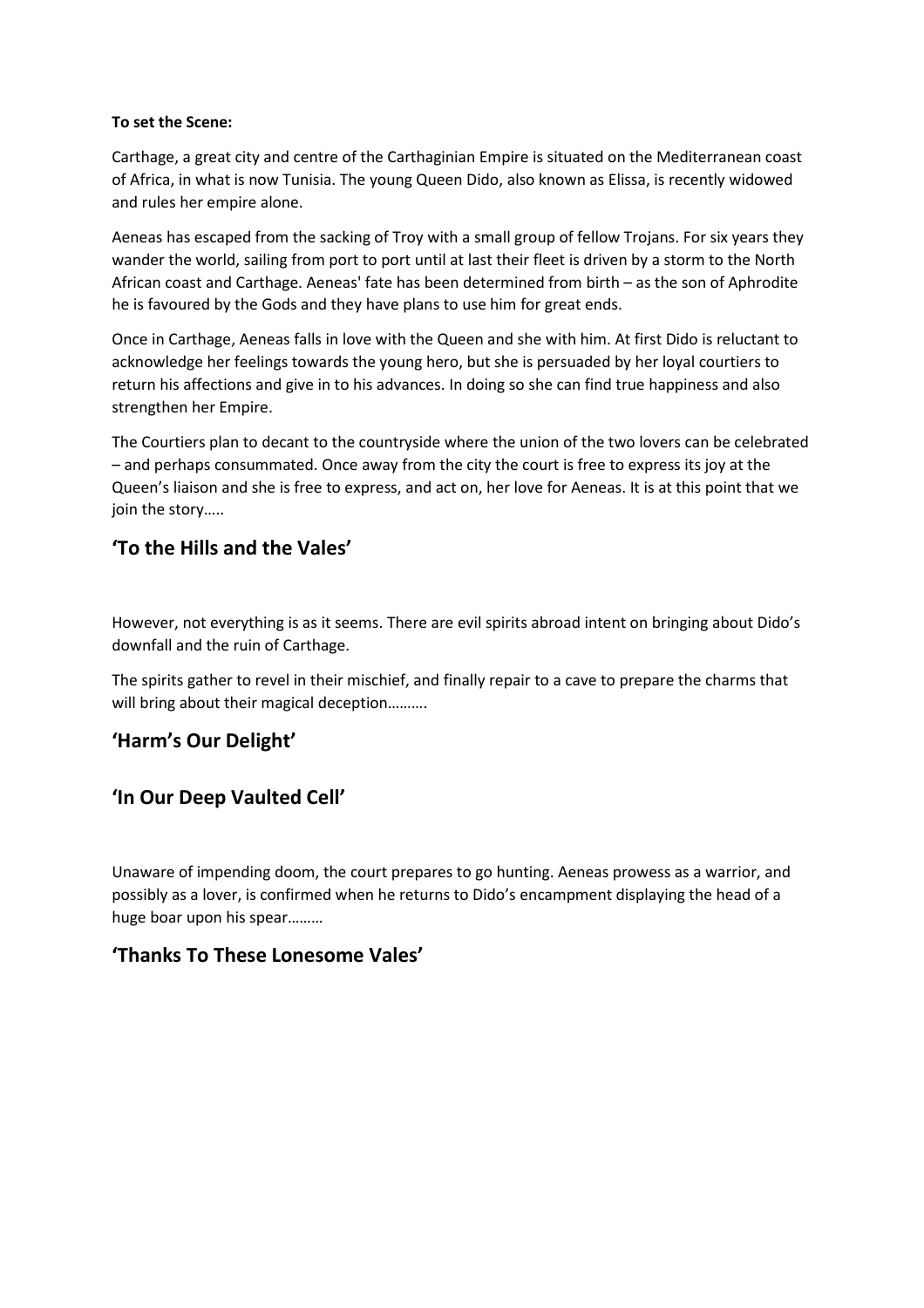The Sorcerer and his attendant spirits conjure a storm, and Dido and her courtiers are driven back to Carthage. Only Aeneas remains in the countryside and is tricked into believing that the Gods have decreed that he must sail at once from Carthage in order to fulfil his destiny and establish a new home for Troy.

His fleet prepares to set sail, and the evil spirits rejoice in the destruction that will result from their meddling………..

#### **'Come Away, Fellow Sailors'**

#### **'Destruction's our delight'**

Aeneas and his fellow Trojans have left Carthage and Dido is bereft. Her final meeting with Aeneas has ended in anger; despite him finally declaring that he will disobey the Gods and stay, Dido cannot accept that he was prepared to give her up so easily. She tells him to go, and is left alone.

Dido resolves to kill herself. All her courtiers can do is watch as their beloved Queen takes her final breath. They implore the Gods to scatter roses on her tomb as a sign of her enduring and ill-fated love…….

#### **'With Drooping Wings'**

That is the end of the story as far as Purcell and Tate's opera is concerned. However, as told by Virgil and other Roman writers, Aeneas and his companions finally land in Italy, where they settle and establish the dynasty that eventually leads to the twins Romulus and Remus, founders of Rome. Many centuries later, conflict with the Roman Empire finally destroys Carthage and lays waste to Dido's once glorious empire. Thus the Sorcerer's plot to bring about the death of Queen Dido and the destruction of Carthage is finally fulfilled.

| <b>Fair Phyllis</b>      | John Farmer | $(c.1570 - c.1601)$ |
|--------------------------|-------------|---------------------|
| <b>All Creatures Now</b> | John Bennet | $(c.1575 - c.1614)$ |

#### **INTERVAL**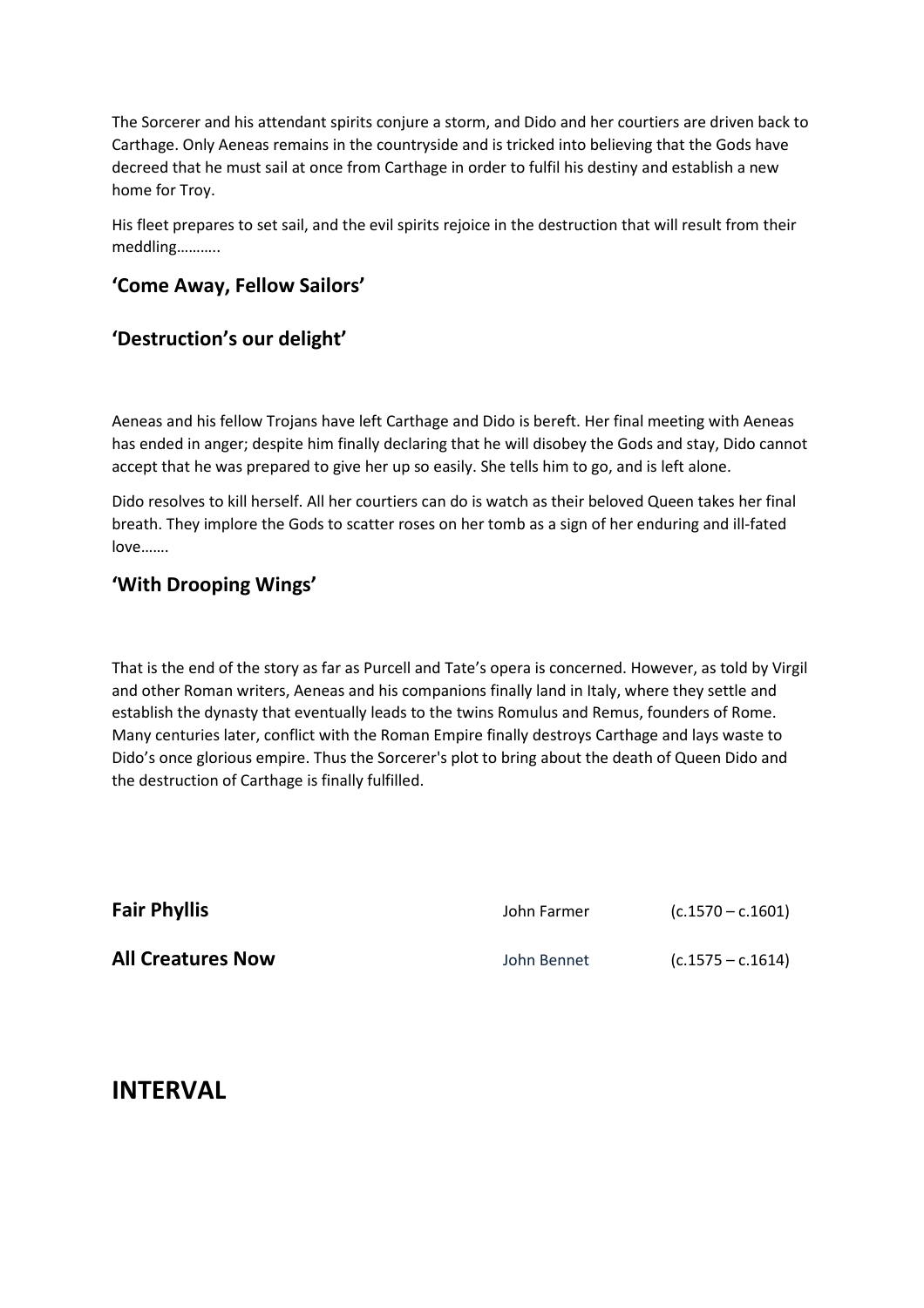### **PART 2:**

#### **Cattle Call**

Trad. Orkney cattle call arranged for voices by Katy Lavinia Cooper

| <b>The Lamb</b>      | John Tavener                            | $(1944 - 2013)$ |
|----------------------|-----------------------------------------|-----------------|
| <b>The Tiger</b>     | John Tavener                            | $(1944 - 2013)$ |
| <b>The Blue Bird</b> | Charles Villiers Stanford (1852 - 1924) |                 |
| <b>Spring Song</b>   | <b>Philip Thomas</b>                    | (born 1953)     |

| Linden Lea                 | R Vaughan Williams   | $(1872 - 1958)$ |
|----------------------------|----------------------|-----------------|
| Now Is The Month Of Maying | <b>Thomas Morley</b> | $(1557 - 1602)$ |